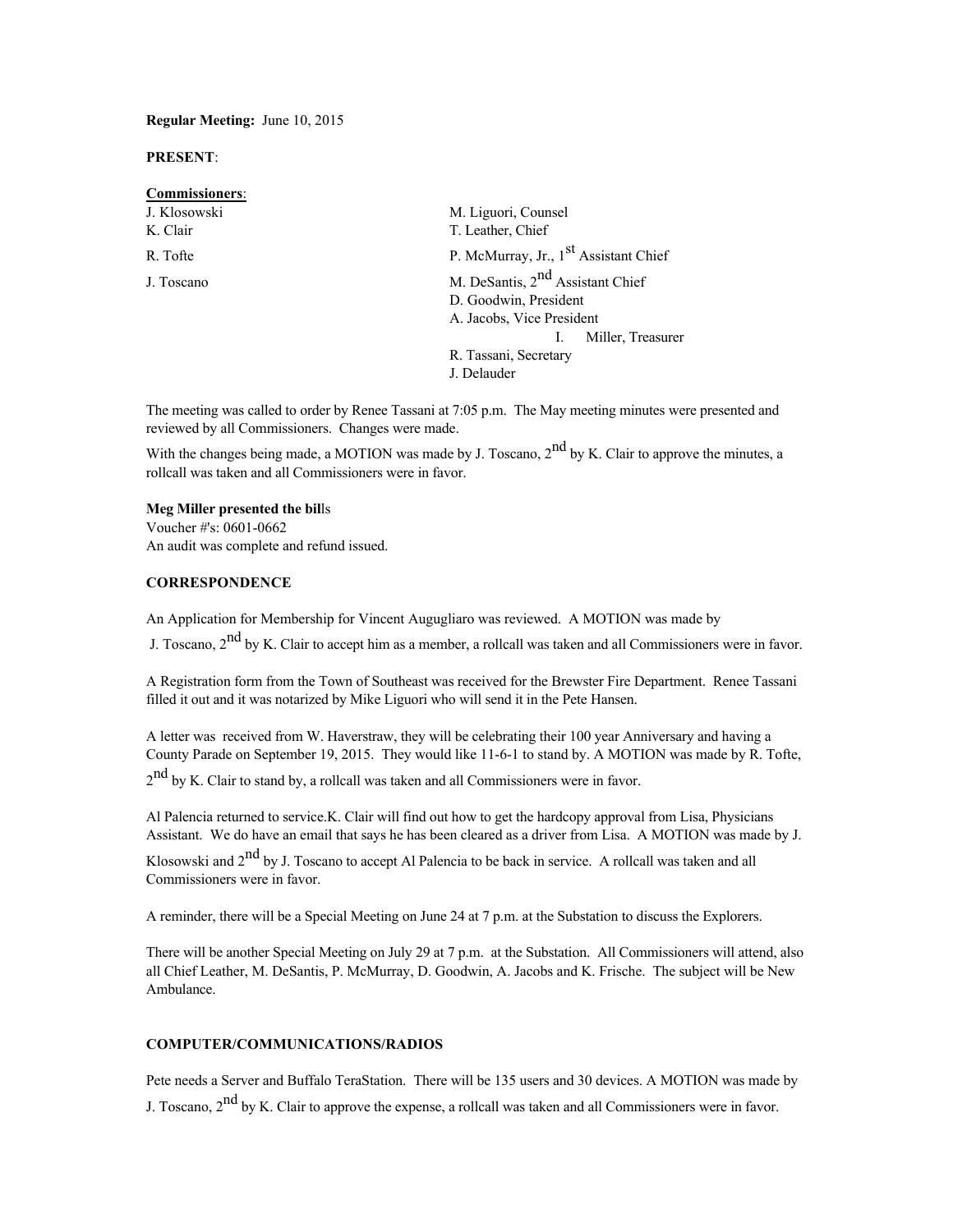A laptop for Renee Tassani will be in in a couple of days. Renee will need a portable harddrive. A portable harddrive will be purchase for Renee so that the old laptop can be backed up.

# **FACILITIES**

Main House: Nothing new to report other than a letter will go out to Marilyn Miller for an outstanding job with the flower beds at the Main House.

Substation: The floor drain is to be put out to bid. Ken spoke with an electrician about the fan and lighting. We are awaiting status of pump.

We received a quote for a high output radio receiver with remote Dutchess. We received a quote for

the doors in Station 1 and the Main House. A MOTION was made by K. Clair and  $2<sup>nd</sup>$  by J. Toscano to approve the expenditure a rollcall was taken and all Commissioners were in favor. This will increase the range from 100' to 200'.

#### **FIRE AND EMS EQUIPMENT**

The pike poles came in yesterday on the truck. Gear will come in another day.

The Fire Police requested Pop Up signs per Chief, T. Leather. Ken Clair will get another quote (verbal).

#### **FIRE ROADS**

Rick Tofte said he will see if the Putnam County Highway Department can do signage. Ken Clair will look into someone doing the Fire Roads.

### **FIRE PREVENTION**

K. Clair reported no new business.

#### **AWARDS**

J. Toscano reported awards are progressing.

## **INSTALLATION DINNER**

No new business.

#### **INSURANCE CLAIMS/VFBL**

No claims to report. G. Schamek was not in attendance. Effective June 15, 2015 any member of the Fire Department that helps in a car accident out of district the following policy is in effect:

"It is the intent of this resolution to make available coverage provided by General Municipal Law Section 209-11 b. Whenever a volunteer firefighter of the Brewster Fire District provides services under General Municipal Law section 209-1 when there is no jurisdictional officer in command present such firefighter shall be entitled to coverage under the VFBL provided by the Brewster Fire District for the provision of such services. Upon the arrival of a jurisdictional officer in command, such volunteer firefighter shall report to such officer and offer his/ her services to assist such fire company or fire department. If such offer of assistance is not accepted, then the volunteer firefighter of the Brewster Fire District must immediately cease providing any additional service at the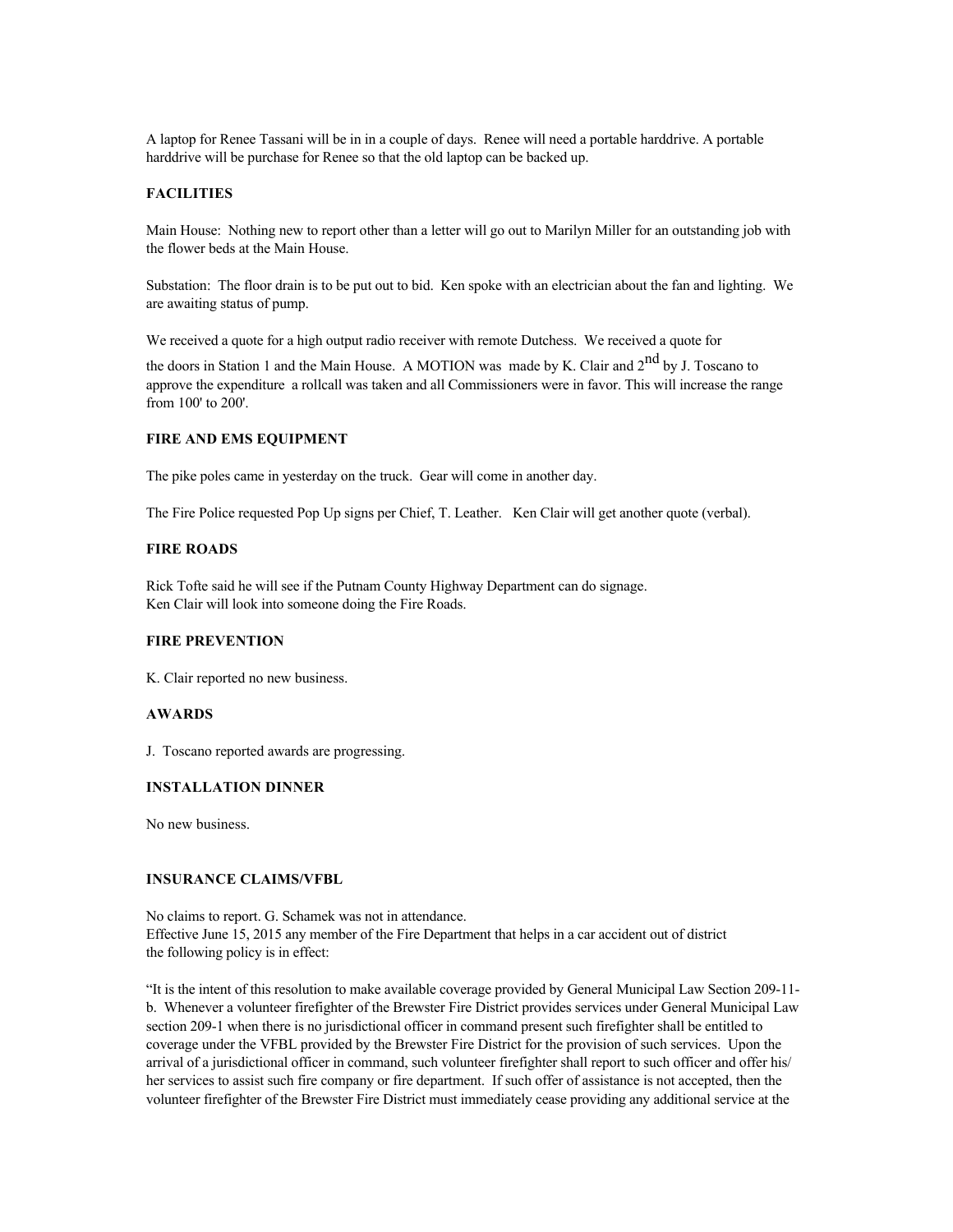scene of emergency."

## **LEGAL CONTACT/REPORTS**

Chief Leather asked to clarify if SOG's need to be approved while policies do not. J. Klosowski said they do but asked that they table the discussion until M. Liguori is present.

When M. Liguori arrived, he confirmed this. M. Liguori discussed the use of district phones. District phones may be used for personal use as long as it doesn't go over the plan limits.

A. Jacob spoke about the pending court case, the briefing will be next month. A decision should be made by end of year.

## **LOSAP**

R. Tofte and J. Toscano to discuss points.

## **EQUIPMENT/FABRICATION**

K. Clair to look into a pump for 11-3-1. Upon further discussion, it was decided to get a quote on front end work/ tires. K. Clair and R. Tofte will get prices.

A TV needs to be purchased for the Commissioners Conference room at the substation (it was damaged by lightening). J. Toscano will take care of buying the TV. A MOTION was made by K. Clair to purchase the TV

and  $2<sup>nd</sup>$  by J. Toscano. A rollcall was taken, all commissioners were in favor.

## **OSHA MANDATES**

Mike Miller is working on a list per M. DeSantis. After June 30, those that have not gotten a physical will have to pay for it.

## **VEHICLE MAINTENANCE**

| $11 - 1 - 1$ | 8,008  | 9,609  |
|--------------|--------|--------|
| $11 - 1 - 2$ | 87,361 | 88,103 |
| $11 - 1 - 3$ | 96,649 | 99,166 |

11-7-2 Needs Tires 11-2-5 Out of service to Lisi's for a radiator. 11-2-3 Primer pump needs to be replaced. 11-5-1 replace accessory drive pulley

11-5-1 has an issue from negative 0 up and decending ladder very slowly

R. Tofte discussed 2 Boat Motors to sell (we bought in 2010). One is a 15" shaft and the other a 10" shaft, both Yamaha. Rick obtained prices via Craigs List, Ebay,MacDonald Marine for wanting to buy and there was no interest.Red Truck Sales made us an offer. We will need a letter from Chief Leather saying we do not need them. A MOTION was made by R. Tofte to sell:

2 Yamaha Outboard Motors, 4 stroke to Red Truck Sales International at the recommendation of Chief Leather.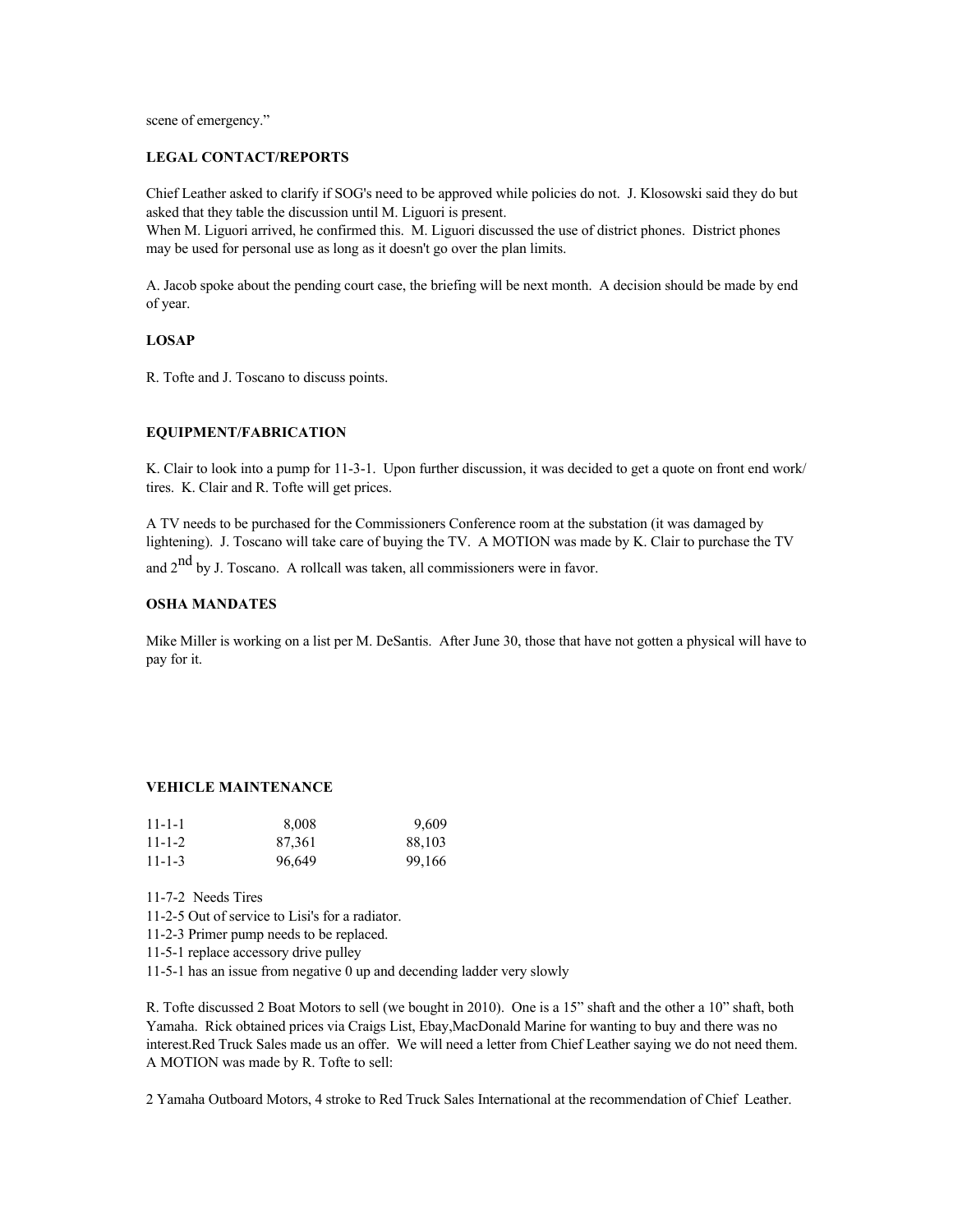A MOTION for Resolution was made by R. Tofte,  $2^{nd}$  by J. Toscano, a rollcall was taken and all Commissioners were in favor. The Resolution will be prepared by M. Liguori.

#### **RECRUITMENT AND RETENTION**

Going well.

# **CHIEF'S REPORT**

Chief Leather submitted a listing of out of district parades he will be attending. Chief Leather requested

permission to take whatever he sees fit out of District for 2015. A MOTION was made by R. Tofte ,  $2^{nd}$  by K. Clair to approve this. A rollcall was taken and all Commissioners were in favor.

### **EMS**

Miller will get back to the Chief's on how to get credit for CME Training. The EMS Paid Staff were discussed, the Rigs need to be checked out in the AM and need to be signed off.

#### **UNIFORMS**

A receipt was submitted for a uniform alterations, this was not approved, if a member wants a uniform to be altered it requires pre-approval for reimbursement.

# **PHOTO ID'S**

Up to date.

# **TRAINING & TRAVEL**

11-8-2 Will be used for a trip to NYC on June 28 for the Explorers. A MOTION was made by R. Tofte,  $2^{nd}$  by J. Toscano to use 11-8-2. A rollcall was taken and all Commissioners were in favor.

The President spoke about CPR Training which will take place Monday night.

At 7:50 p.m. a MOTION to suspend the meeting was made by K. Clair and  $2^{nd}$  by R. Tofte. A rollcall was taken and all Commissioners approved.

A MOTION was made at 8:15 p.m. by J. Klosowski and  $2<sup>nd</sup>$  by J. Toscano to resume the meeting. A rollcall was taken and all approved.

At 9:40 p.m. A MOTION was made by J. Klosowski and  $2^{nd}$  by K. Clair to go into Executive Session.